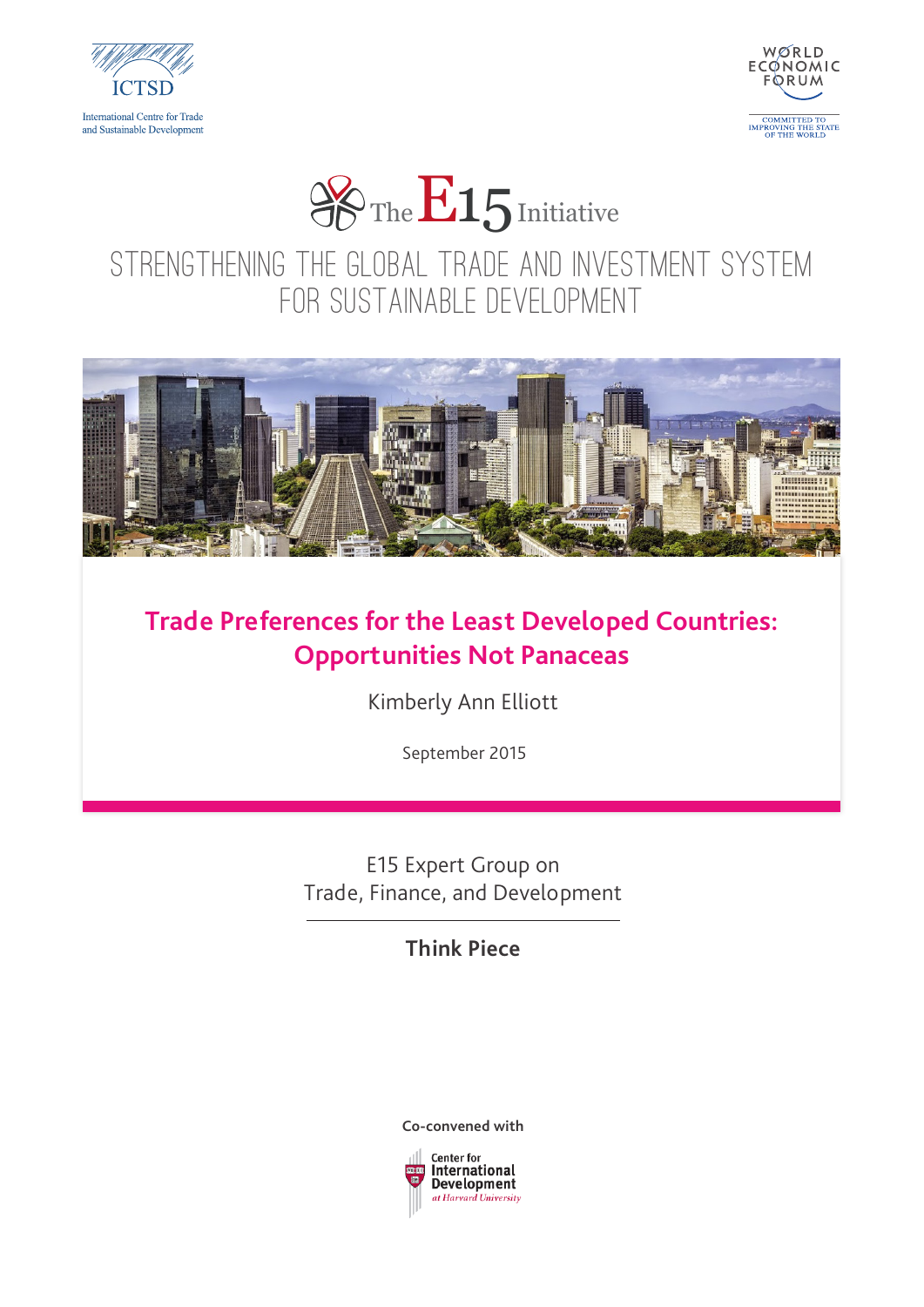## ACKNOWLEDGMENTS

#### **Published by**

International Centre for Trade and Sustainable Development (ICTSD) 7 Chemin de Balexert, 1219 Geneva, Switzerland Tel: +41 22 917 8492 – E-mail: ictsd@ictsd.ch – Website: www.ictsd.org Publisher and Chief Executive: Ricardo Meléndez-Ortiz

World Economic Forum 91-93 route de la Capite, 1223 Cologny/Geneva, Switzerland Tel: +41 22 869 1212 – E-mail: contact@weforum.org – Website: www.weforum.org Co-Publisher and Managing Director: Richard Samans

#### **Acknowledgments**

This paper has been produced under the E15Initiative (E15). Implemented jointly by the International Centre for Trade and Sustainable Development (ICTSD) and the World Economic Forum, the E15 convenes world-class experts and institutions to generate strategic analysis and recommendations for government, business, and civil society geared towards strengthening the global trade and investment system for sustainable development.

For more information on the E15, please visit www.e15initiative.org/

The Expert Group on Trade, Finance and Development is co-convened with the Center for International Development at Harvard University. http://www.hks.harvard.edu/centers/cid

**Canadä** 

#### **With the support of:**



Schweizerische Eidgenossenschaft Confédération suisse Confederazione Svizzera Confederaziun svizra

And ICTSD's Core and Thematic Donors:



**Citation**: Elliott, Kimberly Ann. *Trade Preferences for the Least Developed Countries: Opportunities Not Panacea*s. E15Initiative. Geneva: International Centre for Trade and Sustainable Development (ICTSD) and World Economic Forum, 2015. www.e15initiative.org/

The views expressed in this publication are those of the author and do not necessarily reflect the views of ICTSD, World Economic Forum, or the funding institutions.

Copyright ©ICTSD, World Economic Forum, and Center for International Development at Harvard University, 2015. Readers are encouraged to quote this material for educational and non-profit purposes, provided the source is acknowledged. This work is licensed under the Creative Commons Attribution-Non-commercial-No-Derivative Works 3.0 License. To view a copy of this license, visit: http://creativecommons.org/licenses/by-nc-nd/3.0/ or send a letter to Creative Commons, 171 Second Street, Suite 300, San Francisco, California, 94105, USA.

ISSN 2313-3805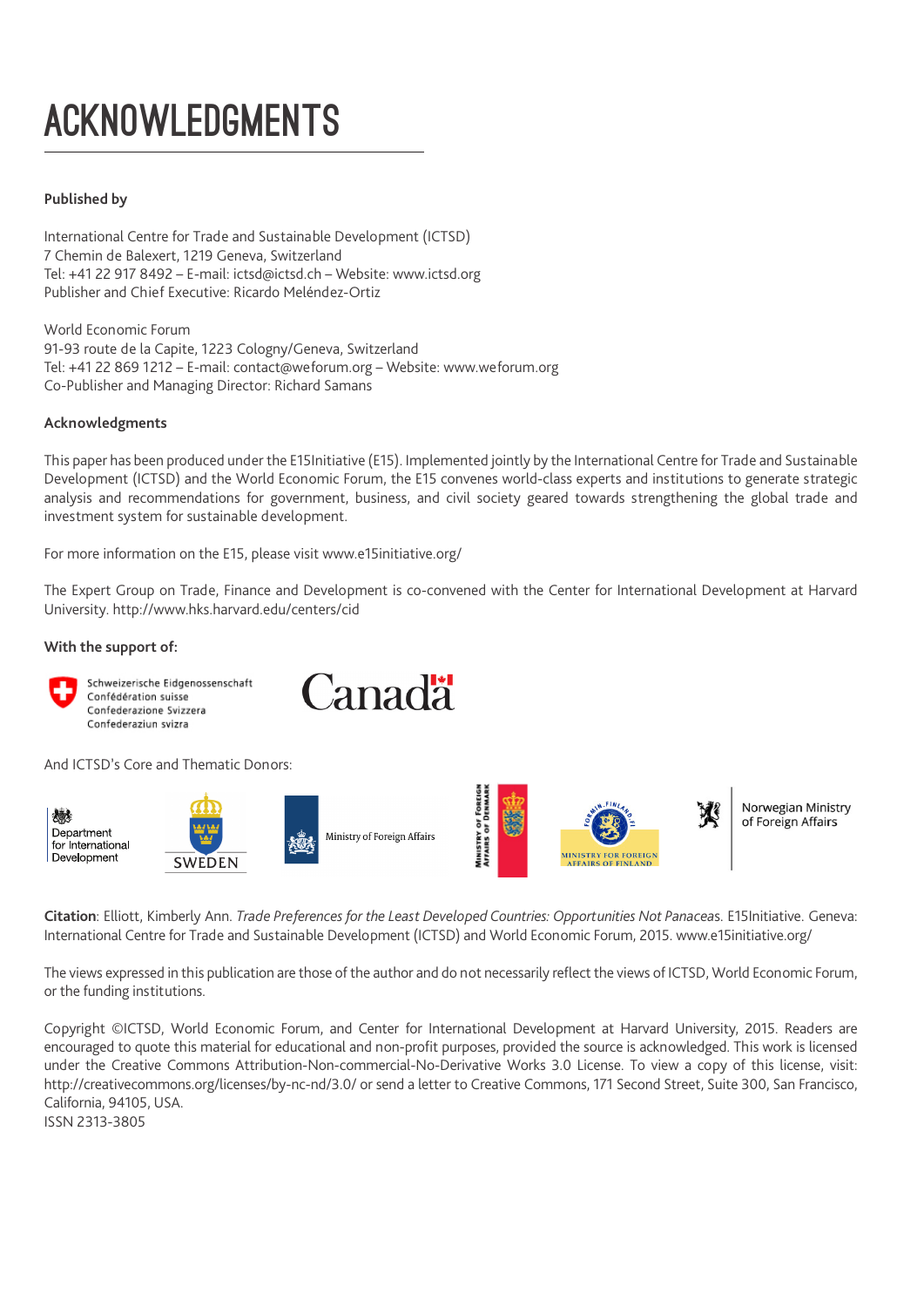### ABSTRACT

One of the main aims of trade is to enable consumers to choose from a wider variety of goods at lower prices and firms to grow and create more jobs by becoming more productive and accessing larger markets. However, these opportunities are often elusive for the least developed countries (LDCs). There are many reasons for these patterns, but rich-country policies that discriminate against exports from poor countries also play a key role. To promote LDC trade, World Trade Organization (WTO) members agreed in Hong Kong in 2005 to provide duty-free, quota-free (DFQF) market access to those countries. Substantial progress has been made since then, but key gaps remain. Most notably, the United States (US) provides nearly complete duty-free access for a number of LDCs in Africa, but it is the only developed country refusing to implement the initiative for all LDCs. The large emerging markets are also doing less than they might, given their role in the global economy. The paper suggests that the US should implement a DFQF program for all LDCs that covers as close to 100 percent of products as possible, and more than the minimum 97 percent it promised in Hong Kong. All preference programs for LDCs should make the rules of origin simple to use and flexible in meeting the needs of LDCs, including by incorporating cumulation zones that extend beyond narrow regional groupings to as much of the developing world as possible. Aid for trade initiatives should experiment with models that pay for development outcomes, rather than measuring results by the number of inputs delivered.

### **CONTENTS**

| Introduction                                              |                |
|-----------------------------------------------------------|----------------|
| The Current Status of DFQF Market Access for LDCs         | $\mathbf{1}$   |
| A Pragmatic Proposal to Improve Us Market Access for LDCs | $\overline{4}$ |
| <b>Making Rules of Origin Less Burdensome</b>             | 5 <sup>1</sup> |
| <b>Preferences Are Not a Panacea</b>                      | $\overline{7}$ |
| Conclusion                                                | 7              |
| References                                                | 8              |
| Annex                                                     | 10             |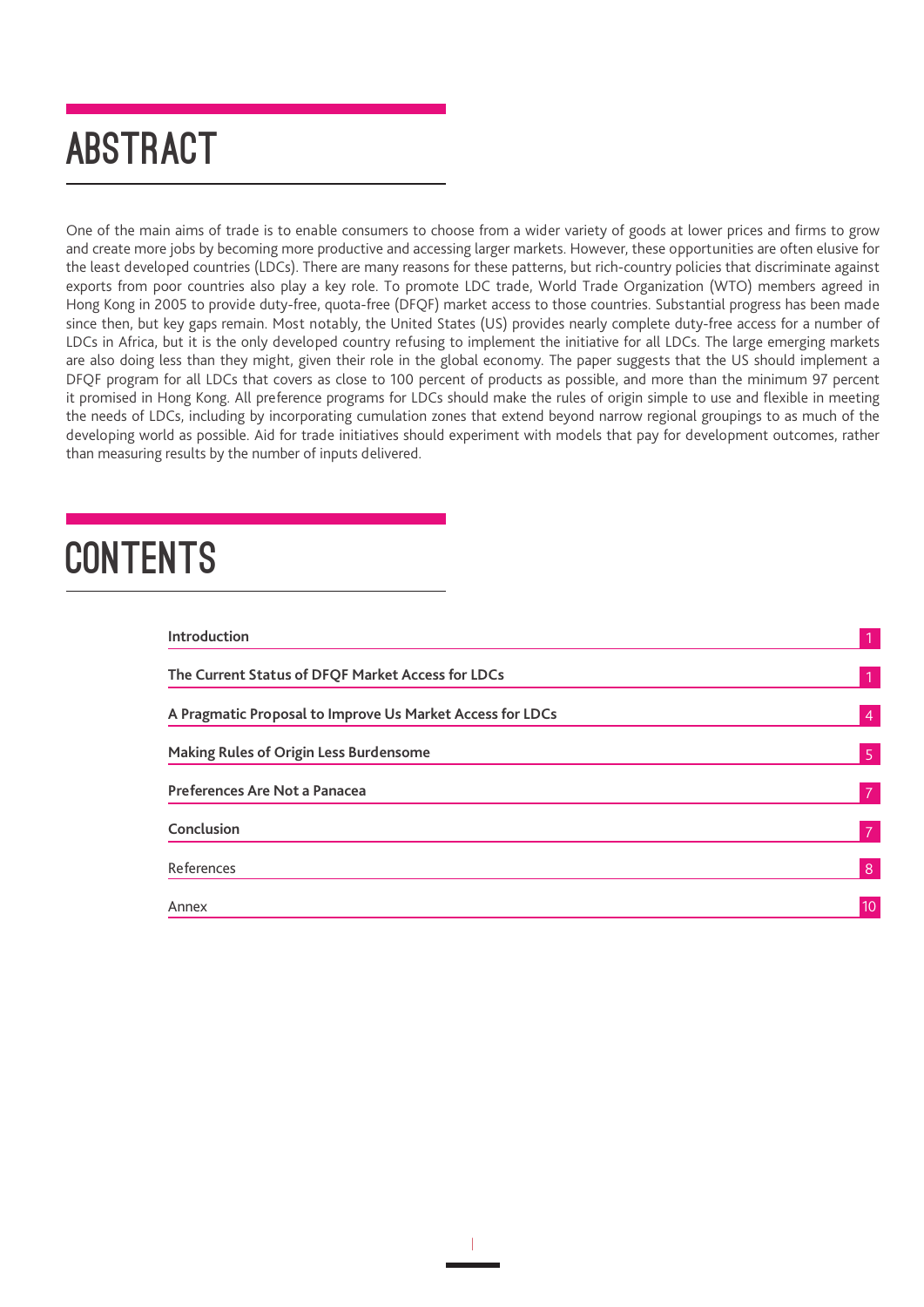### LIST OF ABBREVIATIONS | LIST OF TABLES

| AGOA        | African Growth and Opportunity Act |
|-------------|------------------------------------|
| CGD         | Center for Global Development      |
| EBA         | Everything But Arms                |
| EU          | European Union                     |
| <b>DFQF</b> | duty-free, quota-free              |
| <b>LDC</b>  | least developed country            |
| <b>TRQ</b>  | tariff-rate quota                  |
| US          | <b>United States</b>               |
| <b>WTO</b>  | World Trade Organization           |

# AND FIGURES

ii

| Table 1:  | Tariff Peaks in Select High Income Countries               |
|-----------|------------------------------------------------------------|
| Figure 1: | Bangladeshi Exports of Apparel to Selected<br>Destinations |
| Figure 2: | Cambodian Exports of Clothing to Selected<br>Destinations  |
| Figure 3: | EU Imports of Rice from Cambodia                           |
| Figure 4: | EU Apparel Imports under the EBA                           |
|           |                                                            |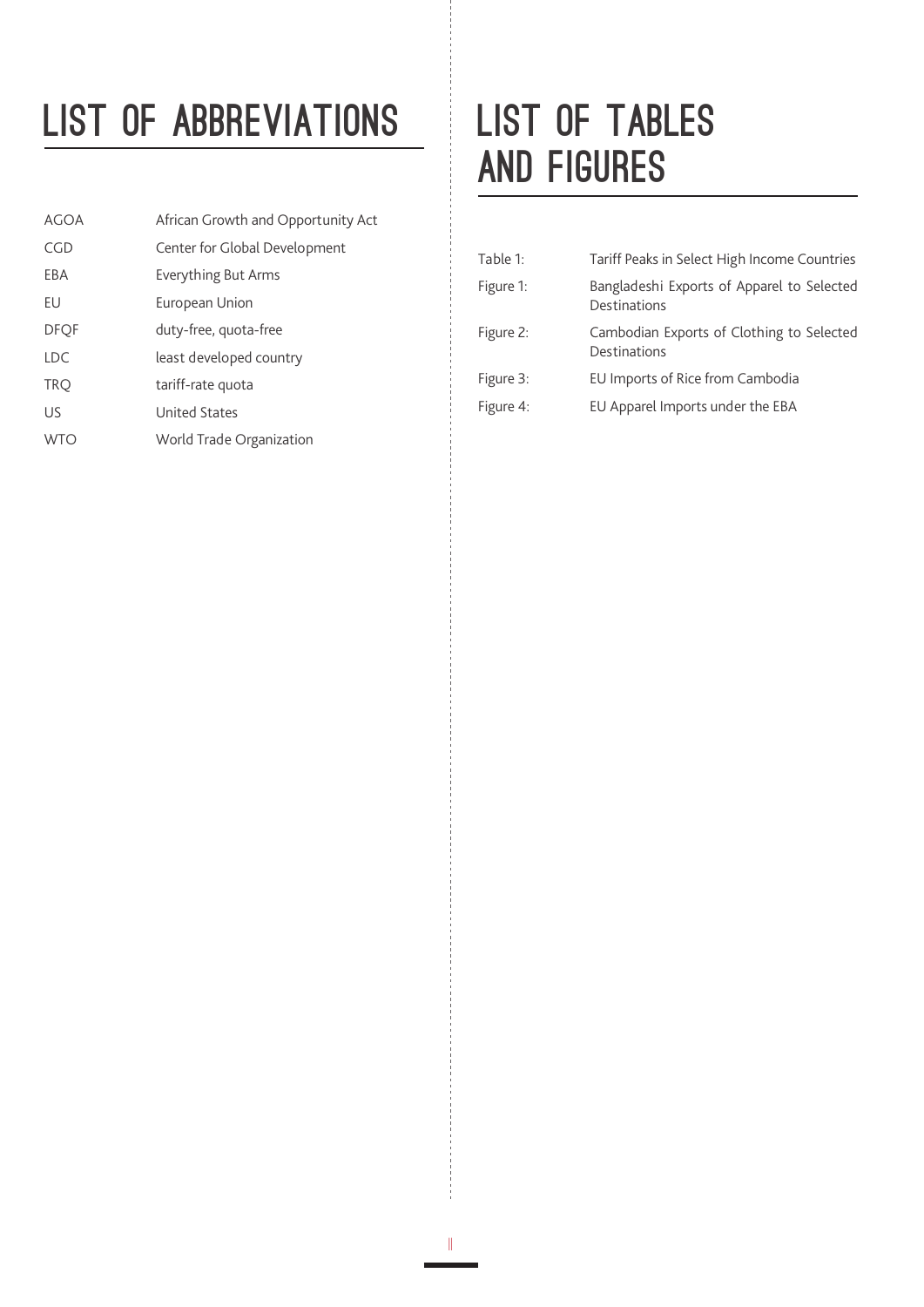#### **INTRODUCTION**

Trade is about expanding opportunities—for consumers to be able to choose from a wider variety of goods at lower prices and for firms to grow and create more jobs by becoming more productive and accessing larger markets. For the poorest countries, however, these opportunities are often elusive. In 2000, the share of the least developed countries (LDCs) in world exports was under 1 percent, one-third of what it had been in 1970. In 2014, the LDC share of global exports had recovered modestly, to 1.2 percent. Exports from these countries are highly concentrated in a few sectors, however, which makes them vulnerable to external shocks. There are many reasons for these patterns, including corruption, conflict, and bad economic policies in some developing countries. But rich-country policies that discriminate against exports from poor countries also play a key role.

The year 2015 will see the global community shifting from the Millennium Development Goals agenda of the last 15 years to the Sustainable Development Goals agenda for the next 15 years. As part of that evolution, attention is also growing on the need for economic growth and job creation as the foundation for sustainable development and poverty alleviation. As part of the growth agenda, deeper and more sustainable integration with global markets is an important tool, especially for the poorest countries.

To promote LDC trade, World Trade Organization (WTO) members agreed in Hong Kong in 2005 to provide dutyfree, quota-free (DFQF) market access to those countries. Substantial progress has been made since then, but key gaps remain. Most notably, the United States (US) provides nearly complete duty-free access for a number of LDCs in Africa, but it is the only developed country refusing to implement the initiative for all LDCs. The large emerging markets are also doing less than they might, given their role in the global economy. And compliance with complex rules of origin remains costly under many preference programs. Finally, traditional market access alone is often not enough. Standards and other nontariff measures are increasingly important obstacles for many LDCs that are unable to take advantage of duty-free access on goods.<sup>1</sup> Thus, aid for trade, capacity building assistance, and policy reforms in LDCs are equally important tools to complement the DFQF initiative (Lammersen 2015).

After briefly reviewing where things stand and where the major gaps are, the paper makes three recommendations for filling them. First, the US should implement a DFQF program for all LDCs that covers as close to 100 percent of products as possible, and more than the minimum 97 percent it promised in Hong Kong. Second, all preference programs for LDCs should

1

1

make the rules of origin simple to use and flexible in meeting the needs of LDCs, including by incorporating cumulation zones that extend beyond narrow regional groupings to as much of the developing world as possible. Third, aid for trade initiatives should experiment with models that pay for development outcomes, rather than measuring results by the number of inputs delivered.

#### THE CURRENT STATUS OF DFQF MARKET ACCESS FOR LDCS

While average tariffs in high income countries are in the low single digits, the tariff peaks that remain are generally in sectors where poor countries have a comparative advantage: agricultural and food products, textiles and apparel, footwear, and other light manufactures (Table 1). Moreover, importing countries often exclude these products from trade preference programs. Over the course of the 2000s, advanced countries began to address this problem by committing at the United Nations, as part of the Millennium Development Goals, and at the WTO ministerial in Hong Kong, to provide DFQF market access for LDCs. The Hong Kong communiqué also called on developing countries "in a position to do so" to improve market access for LDCs.

Since then, as summarised in the annex table, most advanced countries have made important progress toward the goal of providing DFQF market access for LDCs.<sup>2</sup> In 2000-01, the European Union (EU) introduced the Everything But Arms (EBA) program for LDCs and the US implemented the African Growth and Opportunity Act (AGOA). Over the next couple of years, Australia, New Zealand, Iceland, and Norway announced their DFQF programs, though Iceland did not go to 100 percent product coverage as the others in that group did. In subsequent years, Switzerland and Turkey adopted programs modelled, more or less, on the EU's EBA program. Turkey's excludes agriculture, however, because that sector is excluded from its customs union with the EU. After the Hong Kong ministerial, Japan and South Korea expanded their lists of DFQF-eligible products for LDCs to 98 percent and 75

Capacity is also often a significant problem for LDCs trying to take advantage of the 2011 and 2013 WTO ministerial decisions granting a waiver for members to provide preferential access for services exports from LDCs. Implementation of the waiver is also very much a work in progress. These issues are addressed in Drake-Brockman (forthcoming).

For more details on the history and current status of these programs, see  $\frac{2}{2}$  For more details on the history and current status of Elliott (2009), Laird (2012), and UNCTAD (2008, 2012).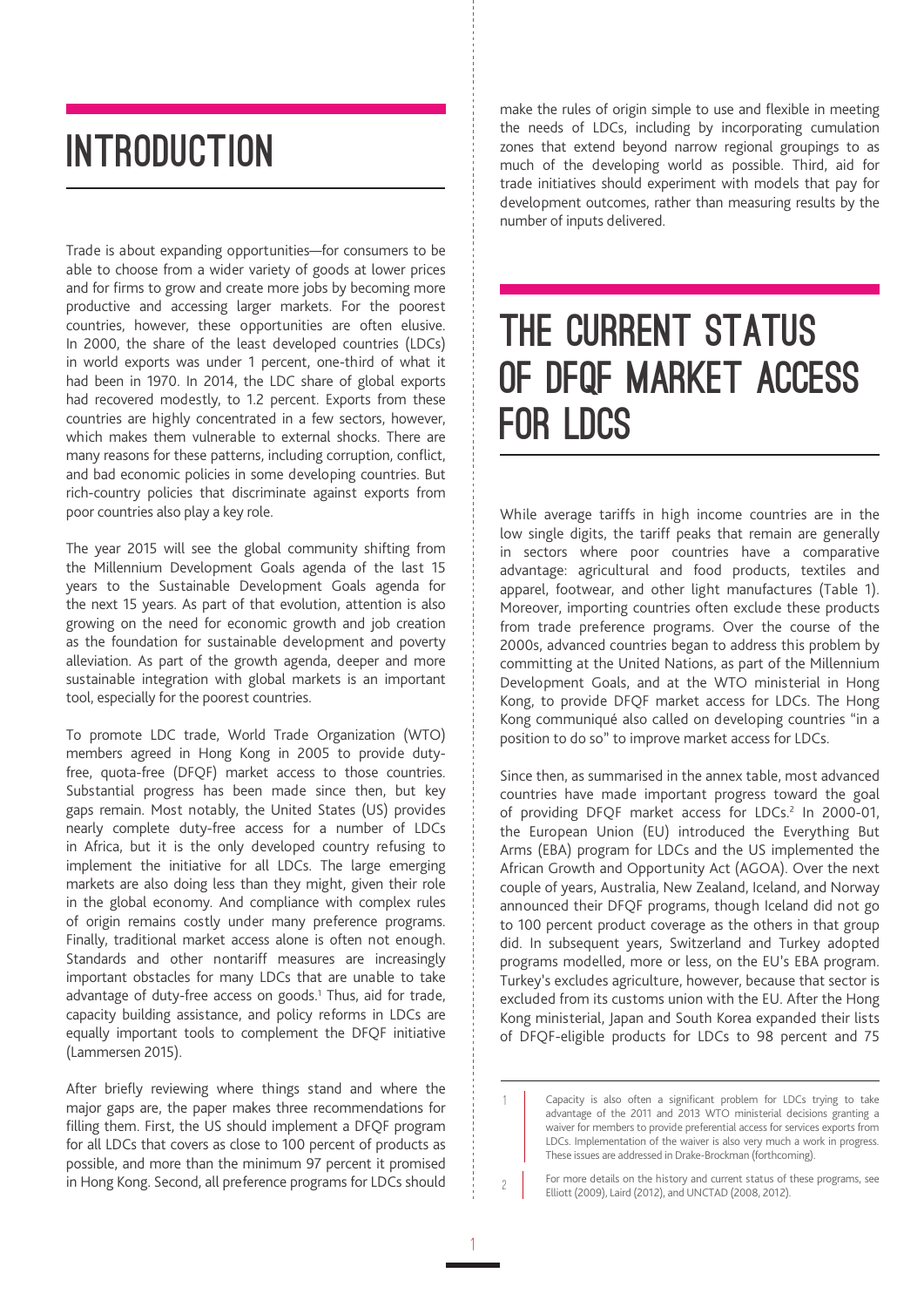percent, respectively. In 2010, South Korea announced that it would further expand access over the next few years to 95 percent, a goal that has yet to be fully achieved. In the midand later 2000s, the US also expanded preferential access for Haitian exports, including certain clothing products.

#### TABLE 1:

Tariff Peaks in Select High Income Countries

*\* All partners, import-weighted. Source: UNCTAD (2000: 14–17).*

| <b>Share of Tariff Peaks by Sector</b> | <b>European Union</b> | <b>Japan</b> | <b>United States</b> | <b>Canada</b> |
|----------------------------------------|-----------------------|--------------|----------------------|---------------|
| Agriculture                            |                       | 85.1         | 36.6                 | 77 4          |
| Leather, textiles, clothing            |                       | 14.7         | 57.4                 | 60.1          |
| Other industrial products              | Z.C                   |              | 6.C                  |               |

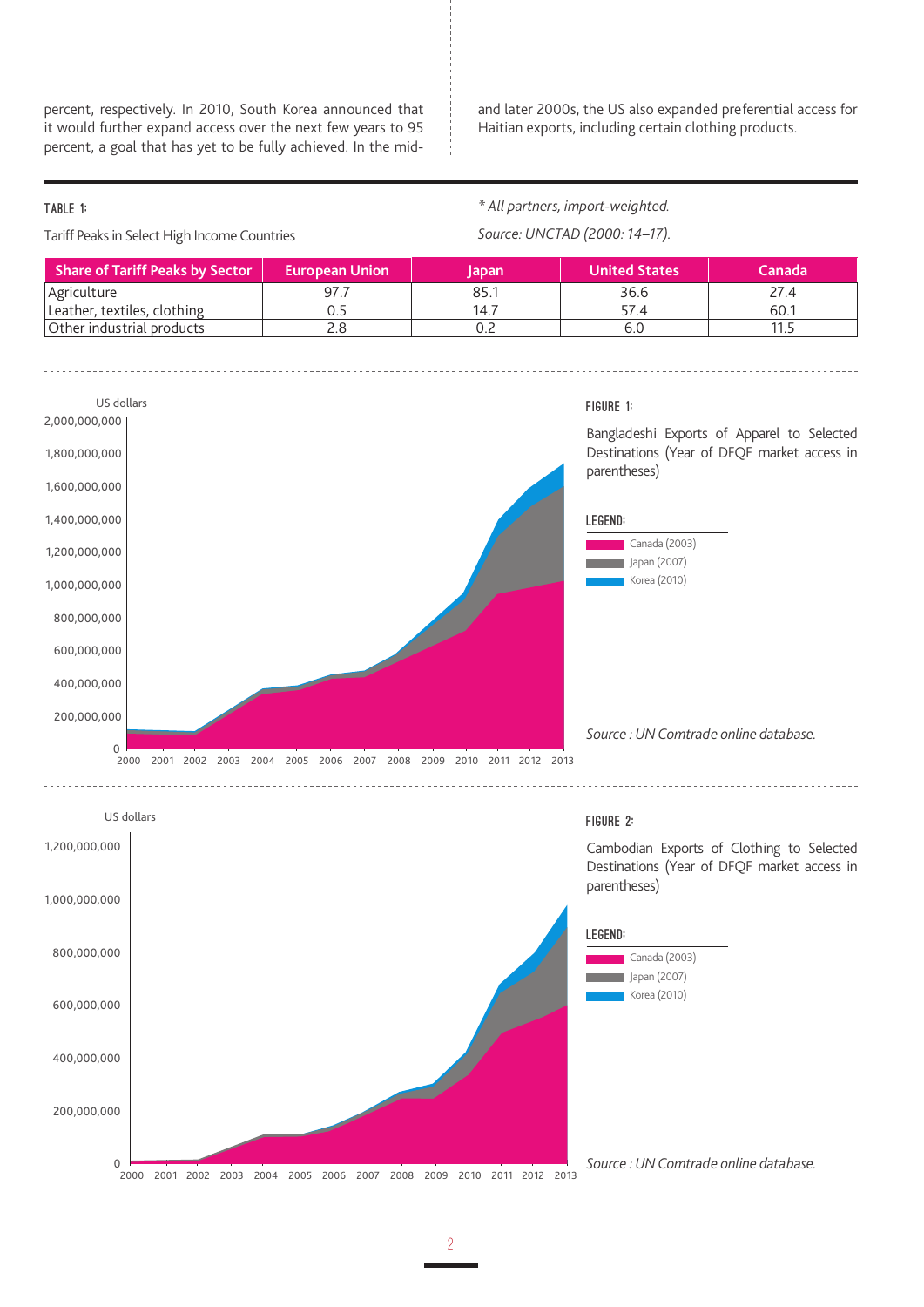Where the programs have comprehensive product coverage, or nearly so, and reasonable rules of origin, LDC exports benefiting from high preference margins responded. Figure 1 shows imports of clothing from Bangladesh and Cambodia increasing immediately after Canada implemented its DFQF program in 2003, when Japan did so in 2007, and when South Korea expanded access for LDCs in 2010. In the EU market, the response was more muted because of restrictive rules of origin for apparel (see below). Nor is the effect limited to apparel. The EU phased in DFQF access for rice imports from LDCs in 2009 and the impact on Cambodian exports was, again, immediate.

Unlike other advanced economies, the US has yet to provide meaningful preferential access for the Asian LDCs. As a result, Bangladesh and Cambodia, which export mostly clothing, face an average tariff of more than 15 percent in the US market—higher than any other country exporting to the US and more than five times higher than the average applied tariff of 3 percent. American customs officials collect more than US\$800 million in tariffs on imports from Bangladesh, two-thirds more than it collects on a much higher level of imports from the far richer United Kingdom. The US\$460 million in tariffs levied on imports from Cambodia is about the same level as that collected on imports from France.<sup>3</sup>

Moreover, even under its most generous programs, US market access is not quota-free. There are still tariff-rate quotas for sensitive agricultural products, most notably sugar and confectionery, and there are caps on the volume of clothing that Haiti or AGOA beneficiaries can export to the US market without having to meet a costly rule of origin that would require the use of US fabrics. American sensitivities are the source of the Hong Kong ministerial declaration setting an intermediate goal of 97 percent goal for DFQF market access in countries having trouble implementing full market access. US negotiators would only accept the ministerial declaration if it was allowed to exempt up to 3 percent of tariff lines, which was calculated as the minimum level needed to protect its sensitive sectors.

Unfortunately, that precedent is now being used by emerging powers to limit the coverage of their programs and protect their own sensitive sectors. China and India announced

programs expanding access for LDCs after the WTO ministerial meeting in Hong Kong, but with limits. By the end of 2015, China announced that it will become the first developing country to reach the 97 percent product coverage target, albeit only for LDCs with which it has diplomatic relations. The list of items that will not be covered was not announced but it would make little sense to exclude items that LDCs have no possibility of exporting. India's dutyfree access program initially extended to only 85 percent of tariff lines, with tariff reductions on another 9 percent. In 2014, India announced that it would raise the share of tariff lines covered by the program to 98 percent, but Ancharaz and Ghisu (2014; 7) find that some products left out are important, particularly for some African exporters. Brazilian Foreign Minister Celso Amorim announced in December 2009 that Brazil would expand preferential market access for LDCs beginning in 2010 with coverage for 80 percent of tariff lines and with full coverage phased in over four years. That program has, however, yet to be launched.

A number of studies show that the impact on trade of even a small number of exceptions, as small as the 3 percent agreed in Hong Kong, can be so large as to significantly undermine the benefits of preferences (Ancharaz and Ghisu 2014, Bouet et al. 2012, 2008, Laborde 2008, Laird 2012). Moreover, proliferating bilateral and regional trade agreements are eroding the value of preferences for LDCs because they are seldom party to these regional trade agreements. Notably, increased market access benefits for Vietnam under the Trans-Pacific Partnership could come at the expense of Bangladesh, Cambodia, and other Asian LDCs. Eliminating the remaining gaps in preference coverage and ensuring that programs are stable, predictable, and easy for LDCs to use are important steps to help mitigate ongoing discrimination against LDC exports, particularly in the US and large emerging markets.

Trade and tariff data are from the US International Trade Commission's Trade Dataweb, online.



EU Imports of Rice from Cambodia (US dollars)

*Source : UN Comtrade online database.*

3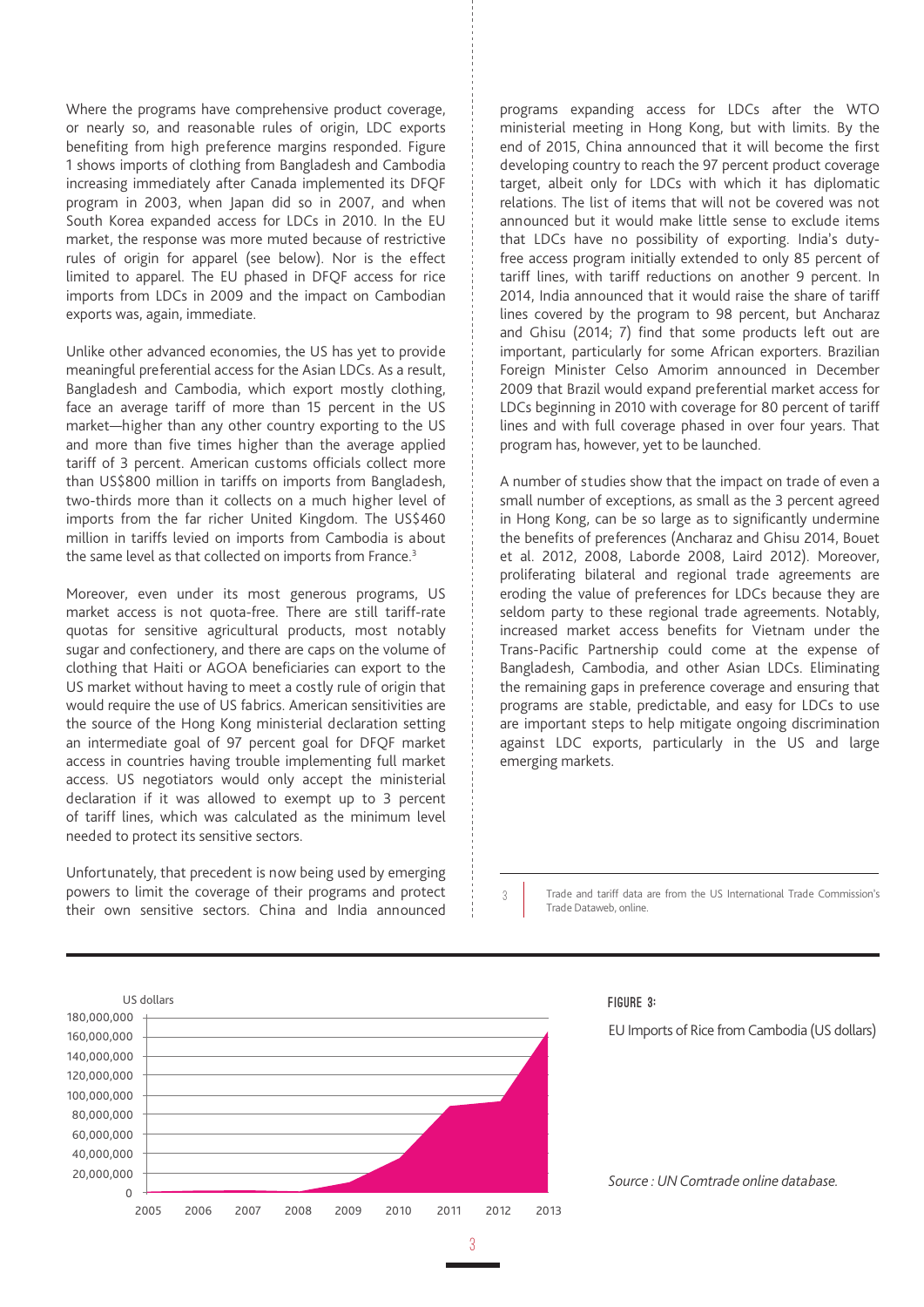#### A PRAGMATIC PROPOSAL TO IMPROVE US MARKET ACCESS FOR LDCS

US trade preferences for LDCs cover only about 80 percent of tariff lines and the program excludes key labour-intensive products, including footwear, textiles, and apparel. The AGOA offers much better access, providing duty-free (but not quota-free) market access for 98 percent of tariff lines for less developed beneficiaries, not all of whom are LDCs. Special provisions for Haiti under the Caribbean Basin Trade Partnership Act reach 90 percent product coverage. The AGOA also includes duty-free access for apparel with flexible rules of origin, but the benefits are capped and some key agricultural products are excluded, notably sugar, peanuts, and tobacco. Haiti's access is more constrained and the rules of origin are more complex.

For the Asian LDCs that are outside these regional arrangements, including Afghanistan, Bangladesh, Cambodia, Nepal, and Yemen, less than 1 percent of their exports to the US entered under preferences in 2012.<sup>4</sup> Overall, the concerns about market access for all LDCs seem exaggerated. US nonoil imports from all LDCs in 2014 were just 0.6 percent of total nonoil imports. But opposition to the proposal from the textile and sugar industries in the US is bolstered by opposition from African apparel exporters that are concerned about erosion of their preferences under the AGOA.

In the spirit of not letting the best be the enemy of the good, therefore, it is worthwhile to consider limited product exclusions from DFQF market access for relatively competitive exporters. Among LDCs, only Bangladeshi and Cambodian apparel exports reached even 1 percent of total US apparel imports in recent years (average imports 2012– 14). Yet, these countries are still quite poor and they are currently competing head to head with China and Vietnam in the apparel sector. Detailed analysis of US trade data suggests that excluding just a few dozen tariff lines (at the 10-digit level) would shield most AGOA and Haitian clothing exports while DFQF treatment on the other apparel tariff lines would lower barriers for half or more of Bangladeshi and Cambodian exports.<sup>5</sup> Extending US preferences to the Asian LDCs would also bring new opportunities for Afghanistan, Nepal, and other very poor countries in the region.

Agriculture is another gap in US (and other) preference programs, including the AGOA. Those programs exclude sensitive agricultural products that are restricted under tariffrate quotas (TRQs), including meat, dairy, peanuts, sugar, tobacco, and cotton, as well as sugar- and dairy-containing items such as chocolate. Sub-Saharan African countries produce and export many of these products to other markets, including the EU, yet they have little, if any, access in the US market. Expanding benefits for agricultural exporters would thus expand the number of African countries that benefit from AGOA preferences beyond the handful of apparel exporters that do so currently.

Current TRQ allocations, however, are based on historical trade patterns from several decades ago when US-Africa trade was minimal. For example, Malawi and Mozambique have small quotas to export sugar to the US market, but Zambia has none at all. Western African cocoa exporters have no specific quota access at all for chocolate or other confectionery that contains quota-restricted sugar or dairy products.

The pro-trade and pro-development approach would be to exempt LDC beneficiaries (and most would be African) from the TRQ restrictions. If that is too politically difficult, there are options for expanding LDC access while staying within the current system of TRQs. The Secretary of Agriculture or the US Trade Representative (depending on the product) has authority to allocate quotas among countries, though that authority is constrained by US trade commitments. If US negotiators agreed under the Uruguay Round Agreement to specific quota allocations for particular countries, they cannot adjust those allocations unilaterally.

Many TRQs, however, have an "other" category that is available on a first-come, first-served basis. Theoretically, African exporters could gain access under those provisions, but the amount of access available in any year is highly uncertain, which can make it difficult for new entrants to break into a market. For TRQ products where there is unused and unallocated quota, the Obama administration could reserve a portion specifically for AGOA countries (or LDCs) with minimal, if any, objection from current quota-holders. For example, the "other" category under the chocolate TRQ is only about half filled in most years, leaving about 8,000 metric tons that could be reserved for Africa to encourage job creation in downstream processing of cocoa.<sup>6</sup> At a minimum, the US should ensure that LDCs have commercially relevant access to the US market, and it should remove quotas for downstream processed product exports from LDCs to encourage job creation.

- See Elliott (2013) for details. 5
- See Elliott (2014) for details. 6

In 2014, following Bangladesh's suspension from the Generalized System of Preferences program, the figure for the remaining Asian LDCs was 2 percent of total imports to the US that received benefits (figures calculated from the US International Trade Commission's Trade Dataweb). 4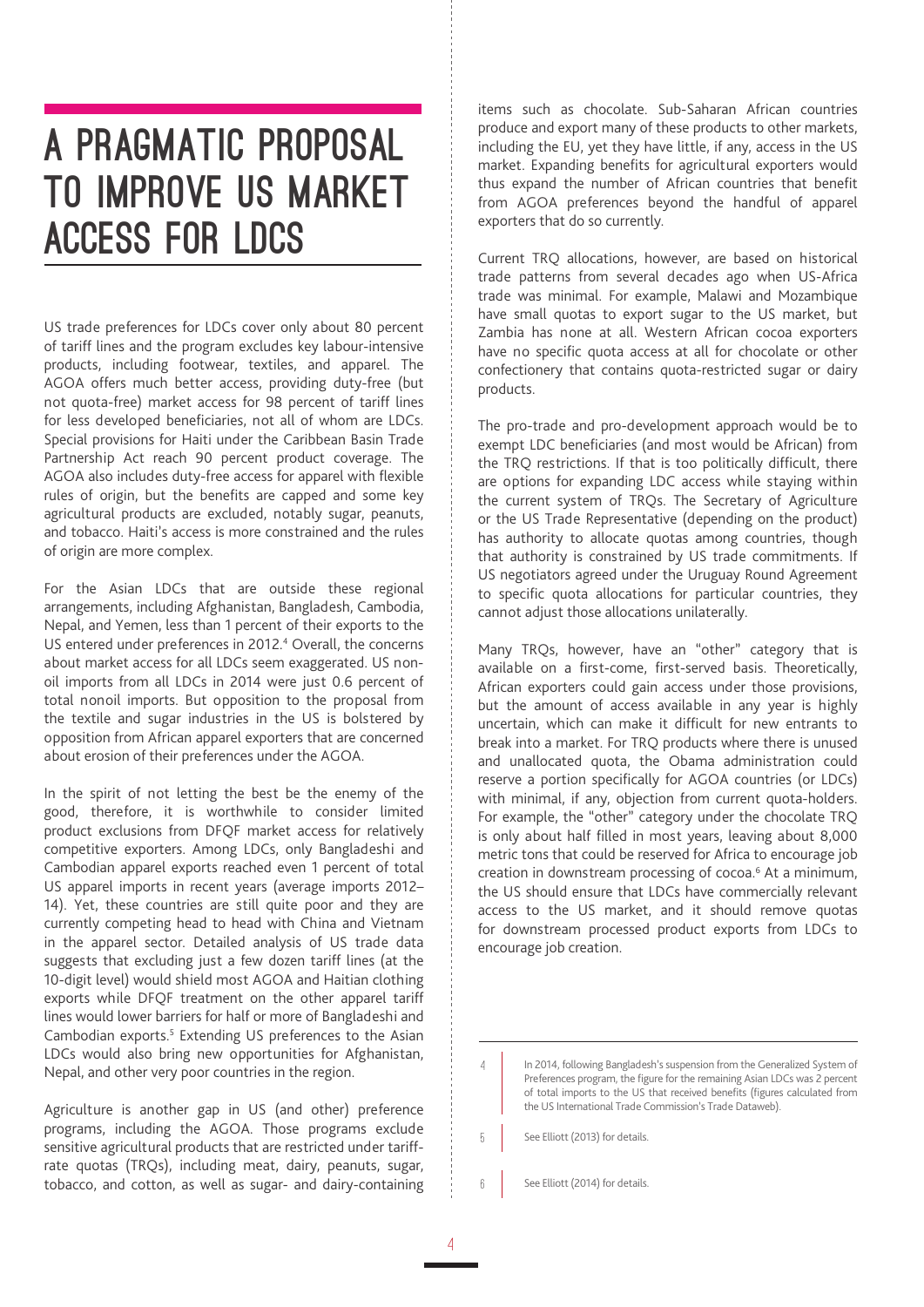#### MAKING RULES OF ORIGIN **LESS BURDENSOME**

Preferential trade arrangements include rules of origin to protect against the possibility of trade deflection, whereby goods produced in a non-beneficiary country are simply transhipped through beneficiary countries in order to qualify for preferential market access. These rules are often more complicated and restrictive than they need to be for that purpose, however. All too often they just raise trade costs and penalize exports, especially in LDCs with relatively undeveloped manufacturing sectors (Cadot and de Melo 2007). The result is that, what trade preference programs give with one hand, rules of origin can take back with the other.

To avoid trade deflection, rules of origin usually require that any imported inputs used in the production of the good receiving preferences must be "substantially transformed" in the beneficiary country. The problem is that preference-giving countries define that phrase in a variety of ways with varying degrees of transparency and complexity (Committee on Rules of Origin 2014). Some require a minimum share of final value that must be added locally, others a change in tariff heading (which will be more restrictive the more aggregated the product category is), and some specify technical processes to define what substantial transformation means.7

Some defend relatively strict rules as necessary to promote the creation or growth of upstream industries and to encourage backward linkages. As Stevens and Kennan (2004: 7) note, however, the impact of rules of origin is asymmetric: setting them too low may reduce the benefit, by not developing backward linkages, but setting them too high can eliminate the benefits of preferences entirely.

In practice, rules of origin are often set at levels that are unrealistic for lower-income exporters. When value-added thresholds are used, they often require that half or more of the value of the product (or of the materials used) must be of local origin. With globalization, however, supply chains are more fragmented and these rules are increasingly difficult to meet, especially in smaller, poorer countries with low capital investment and few economies of scale. A study by the Overseas Development Institute found that, of 34 broad product categories analyzed in seven low-income countries, local value-added was less than 40 percent in 26.8

Moreover, the choice of different rules for different products is not random. As part of an analysis of the potential gains of a free trade agreement between the Association of Southeast Asian Nations and the EU, for example, Carrere et al. (2008) found that the rules of origin were more restrictive for products with higher tariffs.

It is no surprise, then, that restrictive rules are common in the case of apparel. For example, the general rule for apparel in most US trade agreements and preference programs (if they include apparel at all) requires that the inputs must undergo "triple transformation". In other words, clothing items must be produced from fabric that is produced locally, in the beneficiary country, or in the US using either local or US yarn, and then be cut and assembled in the beneficiary country.

Estevadeordal and Suominen (2008) provide a comprehensive description and analysis of the different types of rules of origin in regional trade agreements around the world.

ODI (2006: 25).

7

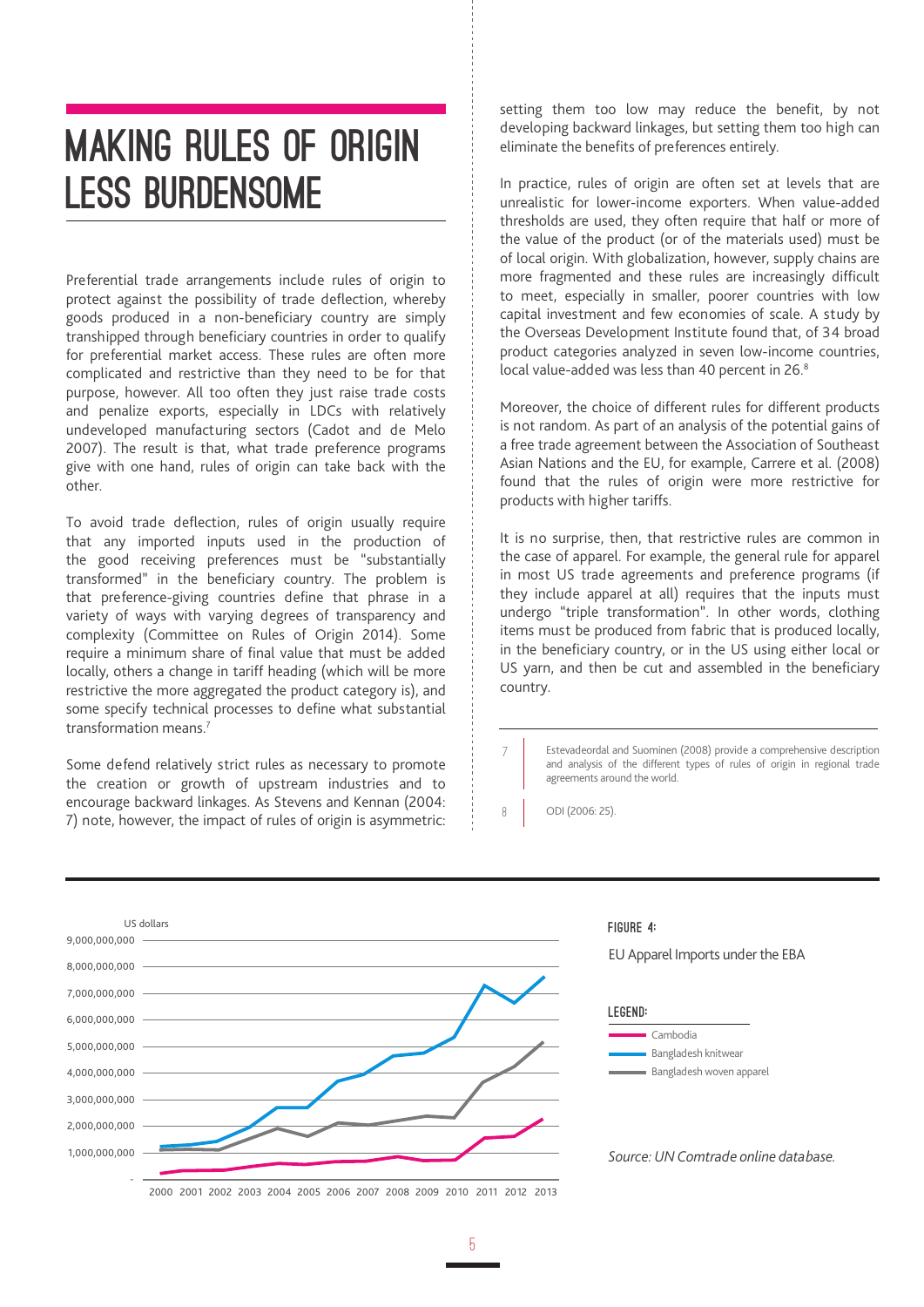Until 2010, the EU's EBA program had a double transformation rule for apparel, meaning that the yarn could be imported, but the fabric could not, unless it is from the EU, or designated regional trade partners.<sup>9</sup> As part of a reform of its preference programs, the EU eased rules of origin for LDCs, including changing to a single transformation rule for apparel. The US also has a single transformation rule—also known as the third-country fabric rule—for apparel exports from eligible AGOA beneficiaries.

The impact of the EU rules of origin reform under the EBA program is clear in the data on imports from Bangladesh and Cambodia (Figure 3). Bangladesh developed backward linkages in the knitwear industry, so it was able to take advantage of duty-free status for those apparel products under the double transformation rule. But growth was much less for woven garments. After the rule was changed in 2010 to require only a single transformation, however, Bangladeshi exports of woven garments and Cambodian exports of all apparel jumped sharply.10

A number of studies document the role of restrictive rules of origin in undermining the benefits of preference programs. In an analysis of EU preference programs, Brenton and Manchin (2002) estimated that only a third of potentially eligible imports were actually receiving preferential treatment, which they attributed to overly restrictive and complex rules of origin, particularly for apparel. De Melo and Portugal-Perez (2013) estimated that the shift to a single transformation rule of origin for apparel under the AGOA led to a four-fold increase in exports for the top seven beneficiaries under that program.

In sum, there is both academic analysis and real-world evidence showing that rules of origin can thwart the utilization of trade preferences. The Hong Kong ministerial declaration affirming WTO members' commitment to the DFQF market access initiative also called on members to ensure that rules of origin for LDCs "are transparent and simple, and contribute to facilitating market access." The 2013 Bali ministerial package for LDCs included general guidelines for how WTO members could meet the objectives of the Hong Kong declaration on rules of origin. In October 2014, the LDCs Group submitted a paper to the WTO further fleshing out the problems that LDCs face in meeting rules of origin under many preference programs, and ideas for how to address them (Committee on Rules of Origin 2014).

The wide variety of rules of origin and the political pressures that influenced their development suggests that harmonization of rules of origin by the rich countries is unlikely, as the LDCs Group recognizes in its recent paper. Mutual recognition of one another's rules across the rich countries might be one alternative to harmonization. In that case, preference givers would agree that an import that qualifies for preferential treatment in one market would be accepted as eligible in any other. But this would require cooperation and trust across customs agencies, which could be difficult to achieve.

An alternative approach that might be easier to adopt while still having positive effects for poor countries is "extended cumulation" (Harris 2008). This approach can create flexibility in meeting a variety of rules of origin without changing the rules themselves. This approach allows preference beneficiaries to source inputs from a defined group of countries, the "cumulation zone", and still have the final product be considered eligible for preferential treatment. The key to effectiveness of extended cumulation lies in defining a cumulation zone that is broad enough to permit efficient sourcing.

Currently, most preference-granting countries allow only limited cumulation, bilaterally or within designated regions. The Canadian DFQF scheme for LDCs uses an extended cumulation approach that seems to have been relatively effective in encouraging imports under the program (Anson et al. 2009). Under this rule, LDCs can cumulate imported inputs from Canada or any other developing country beneficiary of Canada's Generalized System of Preferences program, including China, and still have the item recognized as originating in the LDC. In the case of apparel, extended cumulation is equivalent to the single transformation rule, also known as the third-country fabric rule under the AGOA. Under this rule, eligible beneficiaries can import fabric and other inputs from wherever it is most cost-effective to do so.

Extended cumulation should be designed so as not to discourage regional integration in sub-Saharan Africa and to encourage South-South trade liberalization more broadly. The option that would provide the broadest flexibility for LDCs under duty-free, quota-free programs, and do the most to encourage South-South trade, would allow for cumulation of inputs from other LDCs and developing countries, as well as countries with whom the preference-giving country has free trade agreements (Harris 2008).

In both cases, there are variations, with regional fabric allowed under some circumstances and exceptions that allow apparel using third-country fabric to remain eligible up to designated ceilings in some programs, as discussed below.

Rahman (2014) discusses the impact of the EBA and the change in the rules of origin for Bangladesh. 10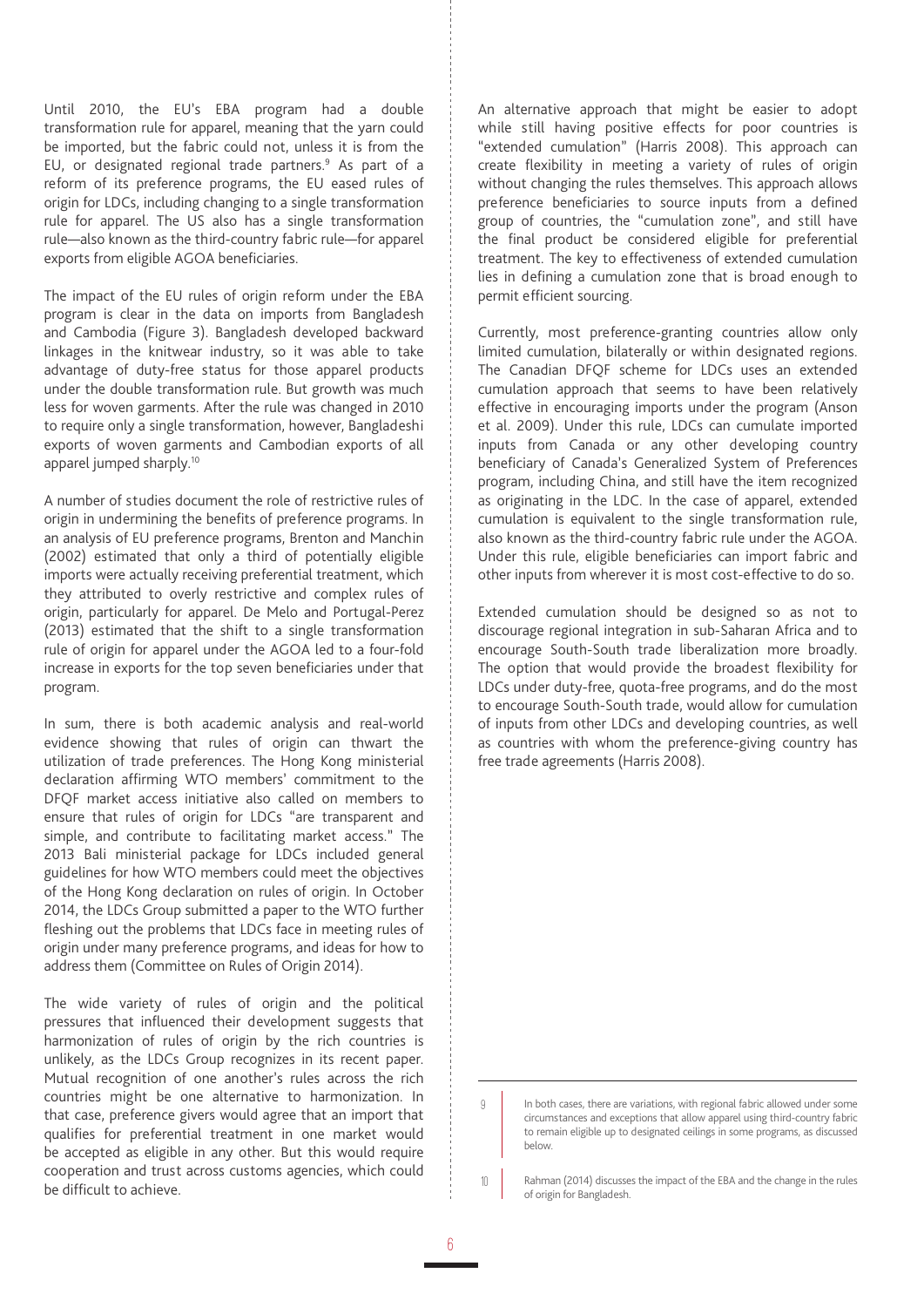#### PREFERENCES ARE NOT A PANACEA

Market access is important, but more than the removal of border barriers and administrative obstacles is needed to ensure that poor countries are able to take advantage of the opportunities offered by trade preference programs. The poorest countries, many of them small, landlocked, and often dependent on agriculture, face an array of other barriers that preference programs cannot directly address. Thus, to make these programs as effective as possible, preferencegiving countries should create mechanisms for dialogue and cooperation with LDC beneficiaries to address these other obstacles, including regulatory policies in preference-giving countries that may inhibit trade more than is necessary to serve public purposes; and supply-side challenges in beneficiary countries, ranging from physical infrastructure to policies that raise costs and discourage investment and exports.

Targeted capacity-building assistance for LDCs should also be better coordinated with preference programs. Even with DFQF access and attention to other nontariff barriers, exporters in countries without paved roads, or where red tape and inefficient customs hold up trade for days or weeks, will find it difficult to take advantage of preference programs. Building adequate physical infrastructure in countries without it will take years and billions of dollars, but in many cases trade costs can be significantly lowered with far more modest investments in trade facilitation activities.

As much as possible, this should be done in ways that emphasize mutual accountability and ensure that aid for trade will be as effective as possible, including through the use of results-based aid delivery mechanisms. Unlike some aid that can support the delivery of services—such as education or health—without strong buy-in from the recipient government, aid for trade will only work if there is partner country buy-in. As examples of mechanisms that might be useful for aid for trade and trade facilitation activities are two proposals from the Center for Global Development (CGD). One CGD working group recommended creation of a fund that would reward countries taking verified steps to facilitate business creation and growth and provide additional resources to expedite reform (Moss 2010). The Trade Facilitation Facility at the World Bank might be adapted for this purpose.

Another idea for stimulating private investment in developing countries involves donors helping to underwrite "service guarantees" for businesses (Gelb et al. 2014). These guarantees would be similar to existing investment risk insurance products provided by the US Overseas Private

Insurance Corporation or the World Bank's International Finance Corporation, but these guarantees would be available to both local and foreign investors. They might be designed, for example, to cover areas such as customs clearance, licensing, and power supply in export processing zones. By providing some assurance that reforms will be sustainable, these proposals would help draw private investors to Africa and reassure donors that their aid dollars are being used effectively.

### **CONCLUSION**

The WTO ministerial meeting in Nairobi at the end of 2015 offers perhaps the last, best chance to get the US to move on improved market access for all LDCs. As of mid-summer 2015, a successful conclusion of the Trans-Pacific Partnership negotiations was looking increasingly likely, which would put Asian LDCs at a competitive disadvantage in the US, and potentially other markets. That will put pressure on US policymakers to mitigate the negative impact on very poor countries. In addition, with negotiations on other elements of the WTO's work plan again stalling, implementation of additional measures to facilitate global integration by LDCs seems the most likely deliverable in Nairobi. As part of that, China and India should announce further improvements in product coverage under their DFQF initiatives and Brazil should, finally, begin to implement the program it announced years ago.

But as a unique outlier among the advanced countries, the US is the leading laggard in implementing the DFQF initiative. While full DFQF market access for all LDCs should remain the goal, a compromise that expands preferences for Asian LDCs on all but a small number of apparel lines that are important to AGOA exporters would be a useful step forward. If the LDCs Group at the WTO could unite behind such a compromise, it would be difficult for US negotiators to continue to ignore the issue.

Even when product coverage is universal, or nearly so, however, LDCs often confront problems in utilizing preferences because of restrictive rules of origin. Allowing LDCs to incorporate inputs from as broad a "cumulation zone" as possible (for example, all beneficiaries of a country's preference programs plus partners to all bilateral trade agreements) would help them overcome this obstacle. All preference givers, including the emerging markets, should adopt reforms along these lines.

See Lammersen (2015) for analysis of—and detailed recommendations for—improving aid for trade.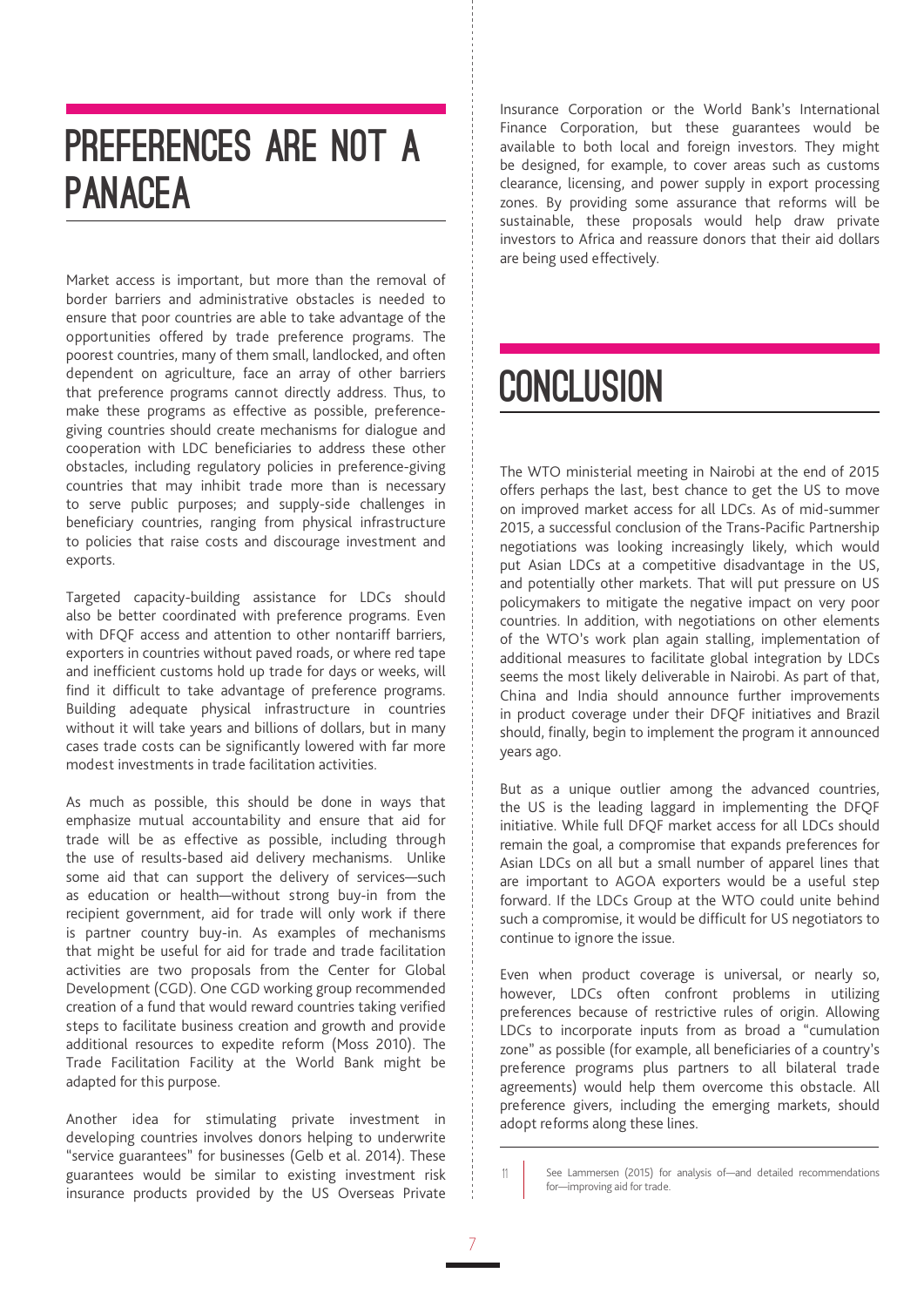Trade preferences may be of less value than in the past, but they remain an important tool to address continued discrimination against LDC exports. This is even more the case in a world where regional negotiations—mostly without the involvement of LDCs—are displacing multilateral agreements. Equally important, however, LDC governments and their development partners have to ensure that policies and capacity are in place to ensure that the opportunities provided by market access leads to market entry in practice.

#### **REFERENCES**

Ancharaz, Vinaye and Ghisu, Paolo. 2014. "Deepening India's Engagement with the Least Developed Countries: An in-depth Analysis of India's Duty-free Tariff Preference Scheme." Issue Paper No. 31, International Centre for Trade and Sustainable Development, Geneva, Switzerland, www.ictsd.org.

Anderson, Kym, Martin, Will; and van der Mensbrugghe, Dominique. 2006. "Market and Welfare Implications of the Doha Reform Scenarios." In *Agricultural Trade Reform and the Doha Development Agenda,* Kym Anderson and Will Martin (eds.). London and Washington: Palgrave MacMillan and The World Bank.

Anson, Jose, Bacchetta, Marc and Helble, Matthias. 2009. "Using Preferences to Promote LDC Exports: A Canadian Success Story?" *Journal of World Trade,* Vol. 43, No. 2, pp. 285– 315.

Berisha-Krasniqi, Valdete, Bouët, Antoine, Laborde, David and Mevel, Simon. 2008. "The Development Promise: Can the Doha Development Agenda Deliver for Least Developed Countries?" Briefing Note, IFPRI, Washington, July.

Bouët, Antoine, Laborde, David; Dienesch, Elisa and Elliott, Kimberly Ann. 2012. "The Costs and Benefits of Duty-Free, Quota-Free Market Access for Poor Countries: Who and What Matters." In *Journal of Globalization and Development*, Vol. 3, Issue 1, June.

Brenton, Paul, and Manchin, Miriam. 2002. "Making EU Trade Agreements Work: The Role of Rules of Origin." CEPS Working Document No. 183. Brussels: Centre for European Policy Studies, March.

Cadot, Olivier, and de Melo, Jaime. 2007. "Why OECD Countries Should Reform Their Rules of Origin." *World Bank Research Observer*, Vol. 23, Issue 1, pp. 77–105.

Carrere, Celine, de Melo, Jaime, and Tumurchudur, Bolormaa. 2008. "Disentangling Market Access Effects of Preferential Trading Arrangements with an Application for ASEAN Members under an ASEAN-EU FTA." *World Economy,* Vol. 33, No. 1, January, pp. 42–59.

Committee on Rules of Origin. 2014. "Challenges Faced by LDCs in Complying with Preferential Rules of Origin under Unilateral Preference Schemes." Paper presented by Uganda on Behalf of the LDCs Group. G/RO/W/148, Geneva: World Trade Organization.

De Melo, Jaime, and Portugal-Perez, Alberto. 2013. "Preferential Market Access Design: Evidence and Lessons from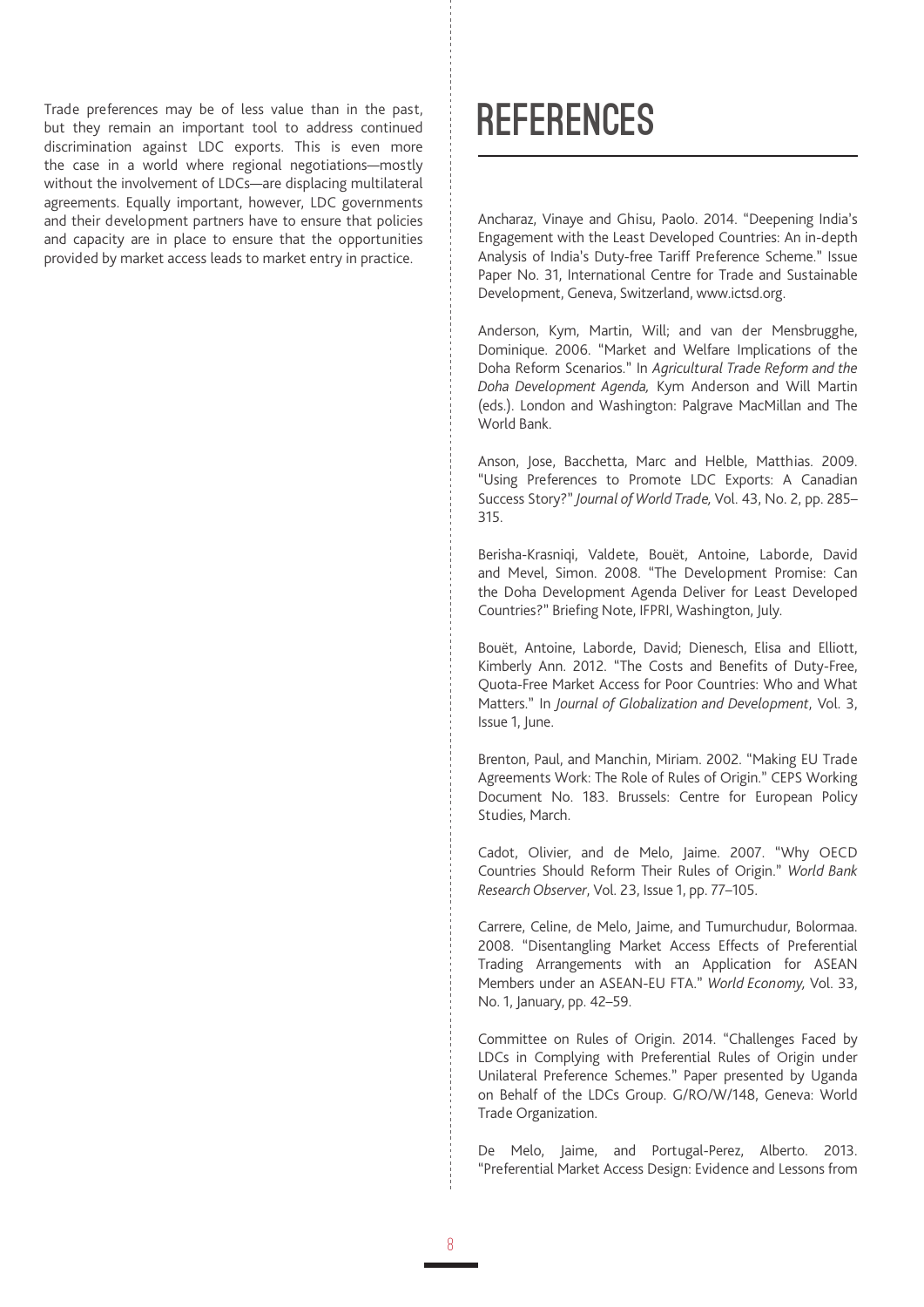African Apparel Exports to the United States and the European Union." *World Bank Economic Review*, Vol. 28, No. 1, pp. 74–98.

Drake-Brockman, Jane. 2015. Role of Services in Development: Direct and Indirect Impacts. E15 Background Paper, forthcoming.

Elliott, Kimberly Ann. 2014. "AGOA's Final Frontier: Removing US Farm Trade Barriers." CGD Note, Center for Global Development, Washington, July.

Elliott, Kimberly Ann. 2013. "Getting to Yes on Expanded US Markets for the Poorest Countries." Rethinking US Development Policy Paper, CGD, Washington, Oct.

Elliott, Kimberly Ann. 2010. "Open Markets for the Poorest Countries: Trade Preferences that Work." Report of the CGD Working Group on Global Trade Preference Reform, CGD, Washington, DC..

Elliott, Kimberly Ann. 2009. "Opening Markets for the Poor: Are We There Yet?" CGD Working Paper No. 184, CGD, Washington, DC, Oct.

Estevadeordal, Antoni, and Suominen, Kati (eds.). 2008. *Gatekeepers of Global Commerce: Rules of Origin and International Economic Integration*. Washington, DC: Inter-American Development Bank.

Gelb, Alan, Ramachandran, Vijaya and Rossignol, Alice. 2014. "Should Countries Be More Like Shopping Malls?" A Proposal for Service Performance Guarantees for Africa. CGD Policy Paper 047, CGD, Washington, DC, Sep.

Harris, Jeremy T. 2008. "Rules of Origin for Development: from GSP to Global Free Trade." INT Working Paper 03, 2nd quarter, IADB, Washington, DC..

Laird, Sam. 2012. "A Review of Trade Preference Schemes for the World's Poorest Countries." ICTSD Programme on Competitiveness and Development, Issue Paper No. 25, International Centre for Trade and Sustainable Development, Geneva.

Laborde, David. 2008. "Looking for a Meaningful Duty Free Quota Free Market Access Initiative in the Doha Development Agenda." ICTSD Issue Paper No. 4, ICTSD, Geneva.

Lammersen, Frans. 2015. "Aid for Trade 10 Years On: What's Next?" E15 Background Paper, forthcoming.

Moss, Todd. 2010. "A Doing Business Facility: A Proposal for Enhancing Business Climate Reform Assistance." Report of the Supporting Business Climate Reforms Working Group, Advancing Africa's Private Sector Series, CGD, Washington, DC..

Overseas Development Institute. 2006. "Creating Development Friendly Rules of Origin in the EU." Final Report, London.

Rahman, Mustafizur. 2014. "Trade Benefits for Least Developed Countries: the Bangladesh Case." CDP Background Paper No. 18, ST/ESA/2014/CDP/18. Background Paper for the Department of Economic and Social Affairs, United Nations.

Stevens, Christopher, and Kennan, Jane. 2004. "Comparative Study of G8 Preferential Access Schemes for Africa." Institute of Development Studies, University of Sussex.

UNCTAD. 2012. *Handbook on Duty-Free Quota-Free and Rules of Origin Part II: Other Developed Countries' and Developing Countries' Implementation of DFQF.* United Nations, New York and Geneva.

UNCTAD. 2009. *Handbook on Duty-Free Quota-Free and Rules of Origin Part I: Quad Countries.* United Nations, New York and Geneva.

UNCTAD and World Trade Organization. 2000. "The Post-Uruguay Round Tariff Environment for Developing Country Exports: Tariff Peaks and Tariff Escalation." TD/B/COM.1/14/ Rev.1. New York and Geneva, 28 January.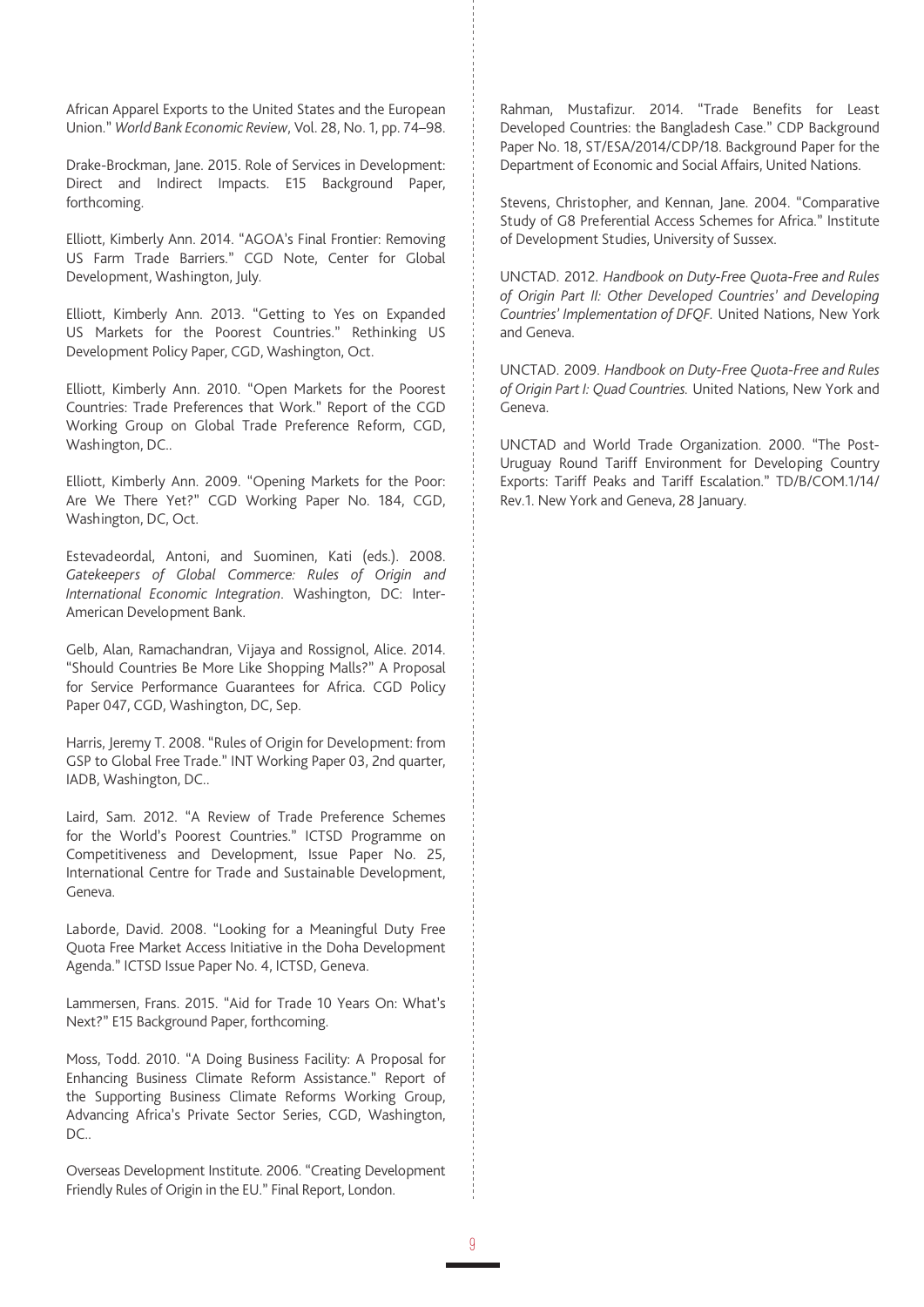TABLE 1:

Summary of Key DFQF Programs for LDCs

*AGOA = African Growth and Opportunity Act; GSP = Generalized System of Preferences.*

*\* Calculated from data available on the World Trade Organization Preferential Trade Arrangements database, http://ptadb.wto.org/default.aspx.*

*\*\* The Korean scheme was supposed to reach 95 percent of tariff lines in 2012 but the information available on the WTO website suggests that has not yet happened.*

*Source: UNCTAD (2009, 2012), Laird (2012).*

|                                  | <b>Product Coverage*</b><br>(Exclusions)                                          | <b>Average Applied Tariff</b><br>on Imports from LDCs,<br>2010 | <b>Flexibility of Rules of</b><br>Origin | <b>Program Length</b> |
|----------------------------------|-----------------------------------------------------------------------------------|----------------------------------------------------------------|------------------------------------------|-----------------------|
| <b>EU Everything But</b><br>Arms | 99%<br>(all but arms)                                                             | 0.9%                                                           | High                                     | Indefinite            |
| Canada                           | 99%<br>(all but dairy, eggs, poultry)                                             | 0.3%                                                           | High                                     | 10 years              |
| <b>IUS AGOA</b>                  | 99%<br>(sugar, dairy, confectionery,<br>peanuts, tobacco, meat)                   | n.a.                                                           | High                                     | 10 years              |
| Japan                            | 98%<br>(rice, sugar, fish, leather<br>products)                                   | 0.3                                                            | Moderate                                 | 10 years              |
| South Korea                      | 90%**<br>(mostly agriculture, some<br>manufacturing)                              | 8.8<br>(prior to expansion of<br>list)                         | Low                                      | Uncertain             |
| US GSP for LDCs                  | 83%<br>(sensitive agricultural<br>products, textiles, apparel,<br>footwear, etc.) | 3.2%<br>(all programs)                                         | Moderate                                 | Usually 1-2 years     |